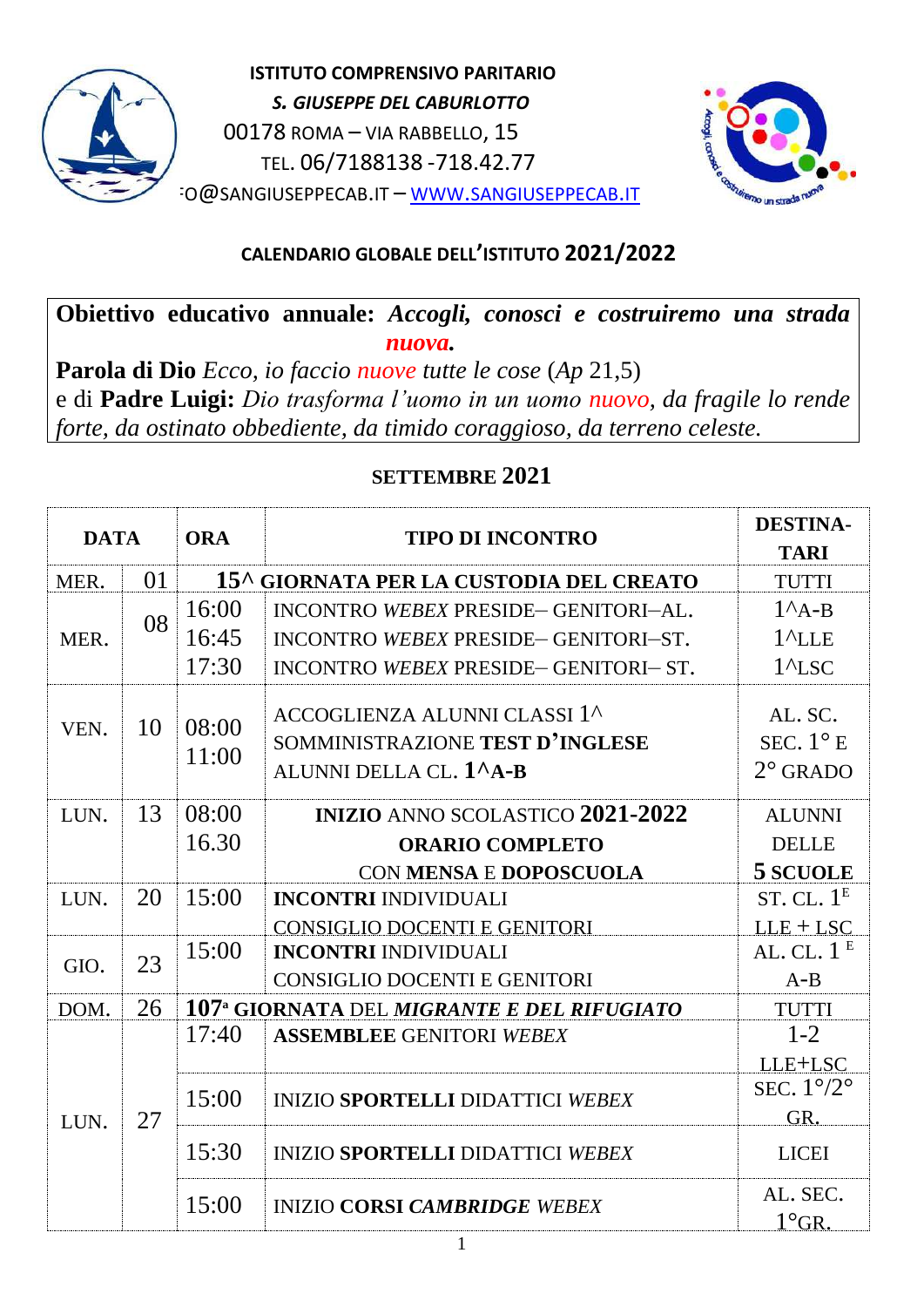| MAR.                        | 28 | 17:10                                                               | <b>ASSEMBLEE GENITORI WEBEX</b>                                                   | $3-4-5$ LLE                        |  |  |  |
|-----------------------------|----|---------------------------------------------------------------------|-----------------------------------------------------------------------------------|------------------------------------|--|--|--|
| MER.                        | 29 | 17:30                                                               | <b>ASSEMBLEE GENITORI WEBEX</b>                                                   | $3-4-5LSC$                         |  |  |  |
| GIO.                        | 30 | 18:30                                                               | <b>ASSEMBLEE GENITORI WEBEX</b>                                                   | $1-2-3A-B$                         |  |  |  |
|                             |    |                                                                     | OTTOBRE 2021                                                                      |                                    |  |  |  |
| <b>DATA</b>                 |    | <b>ORA</b>                                                          | <b>TIPO DI INCONTRO</b>                                                           | <b>DESTINA-</b><br><b>TARI</b>     |  |  |  |
|                             |    | 10:00                                                               | S. MESSA D'INIZIO A. S. $2021/2022$                                               | <b>STUDENTI</b>                    |  |  |  |
|                             |    |                                                                     | <b>IN STREAMING</b>                                                               | <b>LICEI</b>                       |  |  |  |
| VEN.                        | 01 |                                                                     | <b>ELEZIONE</b><br>STUDENTI<br><b>RAPPRESENTANTI</b>                              | <b>STUDENTI</b>                    |  |  |  |
|                             |    | 11:10                                                               | DELL'ASSEMBLEA D'ISTITUTO DEGLI STUD.                                             | <b>LICEI</b>                       |  |  |  |
| DOM.                        | 03 |                                                                     | 6^ GIORNATA NAZIONALE IN MEMORIA DELLE VITTI-<br>ME DELL'IMMIGRAZIONE (L.45/2016) | <b>TUTTI</b>                       |  |  |  |
| LUN.                        | 04 | 10:00                                                               | <b>S. MESSA</b> D'INIZIO A. S. 2021/2022                                          | AL. SEC. $1^\circ$                 |  |  |  |
|                             |    |                                                                     | <b>IN STREAMING</b>                                                               | GR.                                |  |  |  |
| LUN.                        | 11 |                                                                     | <b>GIORNATA INTERN. DELLE BAMBINE E RAGAZZE</b>                                   | <b>TUTTI</b>                       |  |  |  |
| LUN.                        | 11 |                                                                     | <b>INIZIO COLLOQUI INDIVIDUALI</b>                                                | SEC. $1^{\circ}$ -2°               |  |  |  |
|                             |    |                                                                     | DOCENTI - GENITORI IN STREAMING                                                   | GR.                                |  |  |  |
|                             |    |                                                                     | DA LUNEDÌ 11 A DOMENICA 17                                                        | <b>TUTTI</b>                       |  |  |  |
|                             |    |                                                                     | 95^ SETTIMANA MISSIONARIA                                                         |                                    |  |  |  |
| MER.                        | 13 | <b>GIORNATA INTERNAZIONALE PER LA RIDUZIONE DEI</b><br><b>TUTTI</b> |                                                                                   |                                    |  |  |  |
|                             |    |                                                                     | <b>DISASTRI NATURALI</b>                                                          |                                    |  |  |  |
| SAB.                        | 16 |                                                                     | GIORNATA MONDIALE DELL'ALIMENTAZIONE<br><b>TUTTI</b>                              |                                    |  |  |  |
| LUN.                        | 18 | 15:00                                                               | OFFERTA CORSI DELE WEBEX                                                          | AL. SEC.<br>$1^\circ$ GR.          |  |  |  |
|                             |    | 15:00                                                               | <b>INCONTRI SU CHIAMATA:</b>                                                      | $2^{\wedge}$ LLE +                 |  |  |  |
|                             |    |                                                                     | <b>CONSIGLI DOCENTI E GENITORI</b>                                                | <b>LSC</b>                         |  |  |  |
| MAR.                        | 19 | 15:00                                                               | <b>INCONTRI SU CHIAMATA:</b>                                                      | $3^{\wedge}-4^{\wedge}-5^{\wedge}$ |  |  |  |
|                             |    |                                                                     | <b>CONSIGLI DOCENTI</b>                                                           | <b>LLE</b>                         |  |  |  |
| MER.                        | 20 | 15:00                                                               | <b>INCONTRI SU CHIAMATA:</b>                                                      | $3^{\wedge}-4^{\wedge}-5^{\wedge}$ |  |  |  |
| GIO.                        | 21 |                                                                     | <b>CONSIGLI DOCENTI</b><br><b>INCONTRI SU CHIAMATA:</b>                           | <b>LSC</b>                         |  |  |  |
|                             |    | 15:00                                                               | <b>CONSIGLI DOCENTI E GENITORI</b>                                                | $2^{\wedge} - 3^{\wedge} A$        |  |  |  |
| VEN.                        | 22 | 15:00                                                               | <b>INCONTRI SU CHIAMATA:</b>                                                      | $2^{\wedge} - 3^{\wedge} B$        |  |  |  |
| CONSIGLI DOCENTI E GENITORI |    |                                                                     |                                                                                   |                                    |  |  |  |
|                             |    |                                                                     | <b>NOVEMBRE 2021</b>                                                              |                                    |  |  |  |
| <b>DATA</b>                 |    | <b>ORA</b>                                                          | <b>TIPO DI INCONTRO</b>                                                           | <b>DESTINA-</b><br><b>TARI</b>     |  |  |  |
| DOM.                        | 07 |                                                                     | 71 <sup>ª</sup> GIORNATA DEL RINGRAZIAMENTO                                       | <b>TUTTI</b>                       |  |  |  |
|                             |    | 15:40                                                               | <b>CONSIGLIO DOC.-GENITORI- STUDENTI WB</b>                                       | $1^{\wedge}$ LLE                   |  |  |  |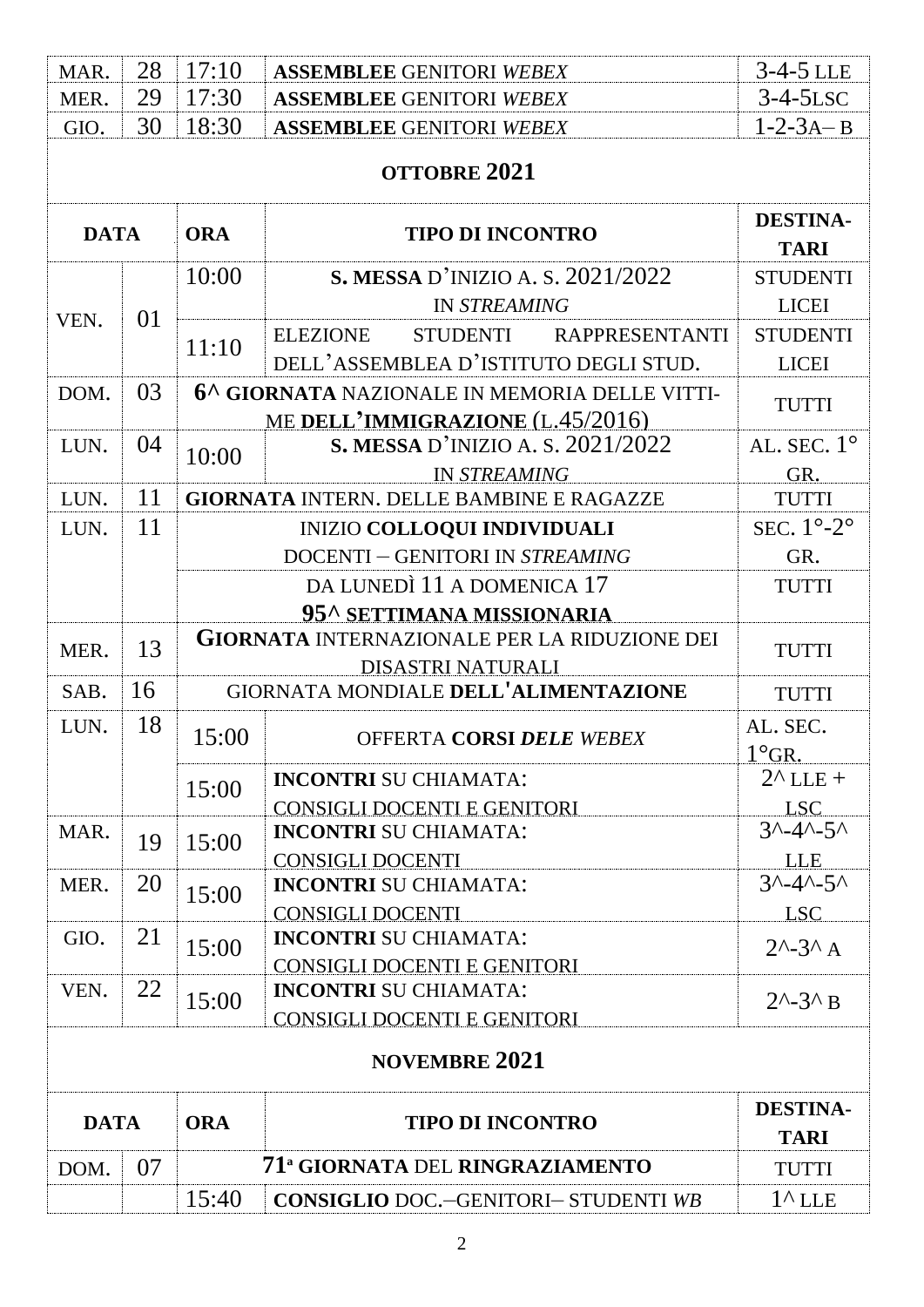| LUN. | 08                                                | 16:40      | <b>CONSIGLIO DOC.-GENITORI-STUDENTI WB</b>          | $2^{\wedge}$ LLE                         |  |
|------|---------------------------------------------------|------------|-----------------------------------------------------|------------------------------------------|--|
|      |                                                   | 17:30      | <b>CONSIGLIO DOC.-GENITORI-STUDENTI WB</b>          | $1^{\wedge}$ LSC                         |  |
|      |                                                   | 18:30      | <b>CONSIGLIO DOC.-GENITORI- STUDENTI WB</b>         | $2^{\wedge}$ LSC                         |  |
|      |                                                   |            |                                                     |                                          |  |
|      |                                                   | 15:40      | <b>CONSIGLIO DOC.-GENITORI-STUDENTI WB</b>          | $3^{\wedge}$ LLE                         |  |
| MAR. | 09                                                | 16:40      | <b>CONSIGLIO DOC.-GENITORI-STUDENTI WB</b>          | $4^{\wedge}$ LLE                         |  |
|      |                                                   | 17:40      | <b>CONSIGLIO DOC.-GENITORI-STUDENTI WB</b>          | $5^{\wedge}$ LLE                         |  |
|      |                                                   | 15:40      | <b>CONSIGLIO DOC.-GENITORI-STUDENTI WB</b>          | $3^{\wedge}$ LSC                         |  |
|      |                                                   | 16:40      | <b>CONSIGLIO DOC.-GENITORI-STUDENTI WB</b>          | $4^{\wedge}$ LSC                         |  |
| MER. | 10                                                | 18:00      | <b>CONSIGLIO DOC.-GENITORI-STUDENTI WB</b>          | $5^{\wedge}$ LSC                         |  |
|      | 11                                                | 15:40      | <b>CONSIGLIO DOC.</b> - GENITORI WEBEX              | $1^{\wedge}$ A                           |  |
| GIO. |                                                   | 16:40      | <b>CONSIGLIO DOC.-GENITORI WEBEX</b>                | $2^{\wedge}$ A                           |  |
|      |                                                   | 17:40      | <b>CONSIGLIO DOC.-GENITORI WEBEX</b>                | $3^A$ A                                  |  |
|      |                                                   | 15:40      | <b>CONSIGLIO DOC.-GENITORI WEBEX</b>                | $1^{\wedge}$ B                           |  |
|      |                                                   | 16:40      | <b>CONSIGLIO DOC.-GENITORI WEBEX</b>                | $2^{\wedge} B$                           |  |
| VEN. | 12                                                | 17:40      | <b>CONSIGLIO DOC.-GENITORI WEBEX</b>                | $3^{\prime}B$                            |  |
|      |                                                   |            | PROGETTO CONTINUITÀ EDUCATIVADIDATTICA              | <b>TUTTI</b>                             |  |
|      |                                                   |            | CFR CALENDARIO CONCORDATO                           |                                          |  |
| SAB. | 13                                                |            | <b>GIORNATA MONDIALE DELLA GENTILEZZA</b>           | <b>TUTTI</b>                             |  |
| DOM. | 14                                                |            | 5 <sup>a</sup> GIORNATA DEI POVERI                  | <b>TUTTI</b>                             |  |
|      |                                                   | 15:00      | <b>COLLOQUI INDIVIDUALI:</b>                        | $1^{\wedge}-2^{\wedge}-3^{\wedge}-$      |  |
| MAR. | 16                                                | 17:30      | <b>DOCENTI - GENITORI WEBEX</b>                     | $4^{\wedge} - 5^{\wedge}$ LLE            |  |
| MER. | 17                                                | 15:00      | <b>COLLOQUI INDIVIDUALI:</b>                        | $1^{\wedge} - 2^{\wedge} - 3^{\wedge} -$ |  |
|      |                                                   | 17:30      | <b>DOCENTI-GENITORI WEBEX</b>                       | $4^{\wedge} - 5^{\wedge}$ LSC            |  |
| GIO. | 18                                                | 15:00      | <b>COLLOQUI INDIVIDUALI:</b>                        | $1^{\wedge} - 2^{\wedge} - 3^{\wedge}$ A |  |
|      |                                                   | 17:30      | <b>DOCENTI-GENITORI WEBEX</b>                       |                                          |  |
|      |                                                   |            | ♪ 2^ GIORNATA DELLA MUSICA                          | <b>TUTTI</b>                             |  |
| VEN. | 19                                                | 15:00      | <b>COLLOQUI INDIVIDUALI:</b>                        | $1^{\wedge} - 2^{\wedge} - 3^{\wedge}$ B |  |
|      |                                                   | 17:30      | <b>DOCENTI - GENITORI WEBEX</b>                     |                                          |  |
|      |                                                   |            | <b>GIORNATA MONDIALE DELL'INFANZIA</b>              | <b>TUTTI</b>                             |  |
| SAB. | 20                                                | 09:00      |                                                     |                                          |  |
|      |                                                   | 16:00      | <b>ELEZIONE CONSIGLIO D'ISTITUTO UNICO</b>          | <b>TUTTI</b>                             |  |
|      |                                                   | 17:30      | 1 <sup>^</sup> ASSEMBLEA DI PROGRAMMAZIONE:         | <b>TUTTII</b>                            |  |
| MER. | 24                                                |            | CONSIGLIO D'ISTITUTO UNICO E RAPPRESEN-             | RAPPRE-                                  |  |
|      |                                                   |            | <b>TANTI DI CLASSE</b>                              | <b>SENTANTI</b>                          |  |
| GIO. | 25                                                |            | <b>GIORNATA INTERNAZIONALE PER L'ELIMINAZIONE</b>   | <b>TUTTI</b>                             |  |
|      |                                                   |            | DELLA VIOLENZA CONTRO LE DONNE                      |                                          |  |
| SAB. | 27                                                | 08:30      | $DOC/ST$ .                                          |                                          |  |
| MAR. | 30                                                |            | SCADENZA DOMANDA PER L'ESAME DI STATO               | <b>ST. 5LICEO</b>                        |  |
|      |                                                   |            | SCADENZA ISCRIZIONE 12^ ED. OLIMPIADI DELLA CULTURA | <b>SQUADRE</b><br>ST. TRIEN-             |  |
| 222  | E DEL TALENTO, CONCORSO SCOLASTICO INTERNAZIONALE |            |                                                     |                                          |  |
|      | A SQUADRE GIOCHI DI GALILEO IN ISTITUTO           | <b>NIO</b> |                                                     |                                          |  |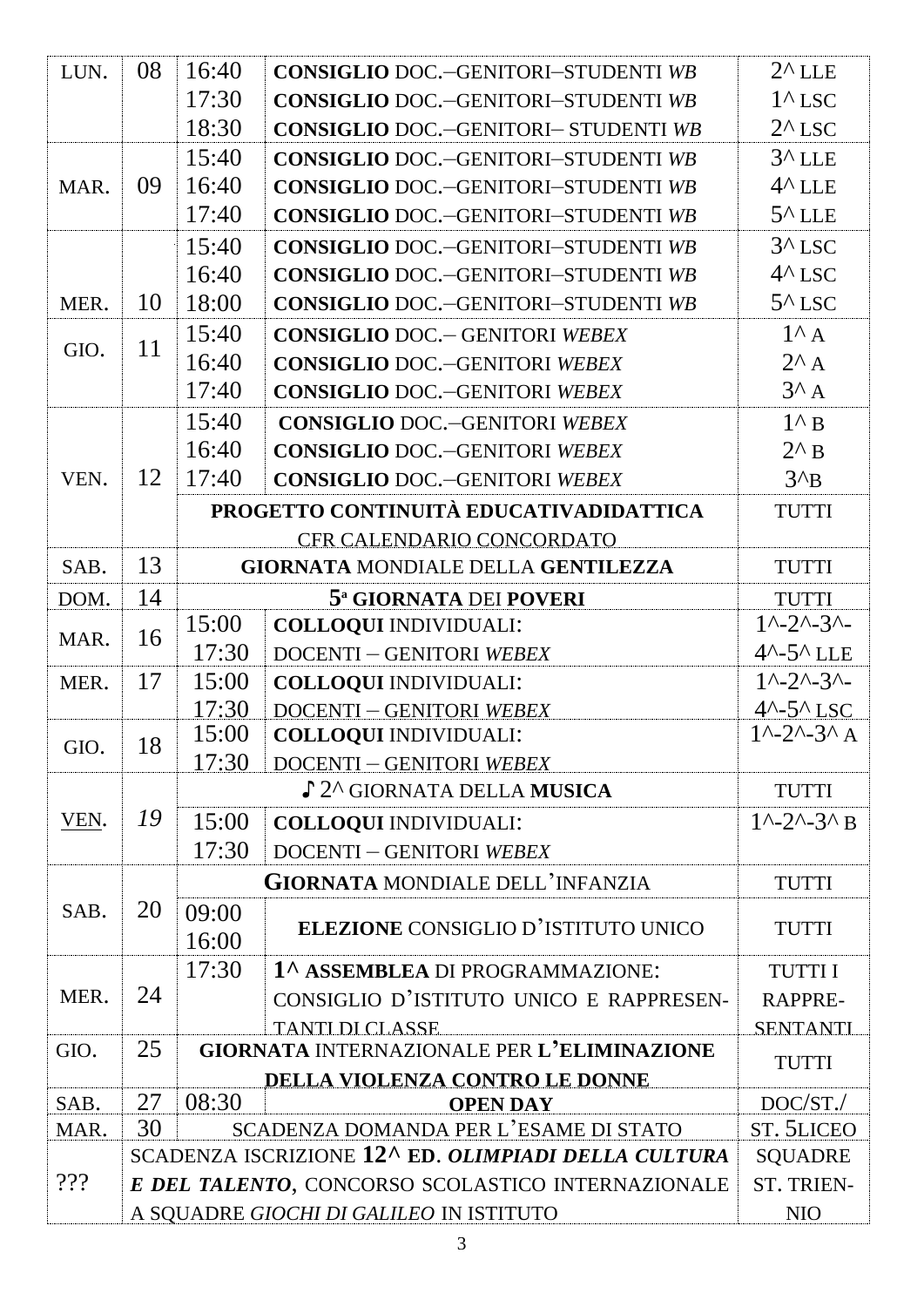| 222                             |                                                                                                                                                           | ABC: PREMIAZIONE ATTIVITÀ CONCLUSE A SETTEMBRE 2021 |                                                                                                                      |                                                          |  |  |  |
|---------------------------------|-----------------------------------------------------------------------------------------------------------------------------------------------------------|-----------------------------------------------------|----------------------------------------------------------------------------------------------------------------------|----------------------------------------------------------|--|--|--|
| <b>TRIENNI</b><br>DICEMBRE 2021 |                                                                                                                                                           |                                                     |                                                                                                                      |                                                          |  |  |  |
| <b>DATA</b>                     |                                                                                                                                                           | <b>ORA</b>                                          | <b>TIPO DI INCONTRO</b>                                                                                              | <b>DESTINA-</b><br><b>TARI</b>                           |  |  |  |
| MER.                            | 01                                                                                                                                                        |                                                     | <b>TUTTI</b>                                                                                                         |                                                          |  |  |  |
| GIO.                            | 02                                                                                                                                                        |                                                     | 5^ GIORNATA DELLE LINGUE<br><b>ORIENTATION DAY</b>                                                                   | ST.5LICEO                                                |  |  |  |
| VEN.                            | 10                                                                                                                                                        |                                                     | <b>GIORNATA MONDIALE DEI DIRITTI DELL'UOMO</b>                                                                       | <b>TUTTI</b>                                             |  |  |  |
| SAB.                            | 11                                                                                                                                                        | 09:00                                               | <b>OPEN DAY</b>                                                                                                      | TUTTI                                                    |  |  |  |
| LUN.                            | 20                                                                                                                                                        |                                                     | <b>GIORNATA INTERN. DELLA SOLIDARIETÀ UMANA</b>                                                                      | TUTTI                                                    |  |  |  |
| GIO.                            | 23                                                                                                                                                        | 10:00                                               | <b>S. MESSA DI NATALE E FESTA IN STREAMING</b>                                                                       | <b>TUTTI</b>                                             |  |  |  |
|                                 |                                                                                                                                                           | 12:00                                               | <b>INIZIO DELLE VACANZE DI NATALE</b>                                                                                | <b>TUTTI</b>                                             |  |  |  |
| Martin                          | <b>AUGURI DI BUON NATALE!</b><br>ACCOGLI, CONOSCI E COSTRUIREMO UNA STRADA NUOVA.<br>GESÙ, MARIA E GIUSEPPE<br>CONOSCONO LA STRADA DI CIASCUNO DI NOI PER |                                                     |                                                                                                                      |                                                          |  |  |  |
|                                 |                                                                                                                                                           |                                                     | INCONTRARCI ANCHE QUEST'ANNO!                                                                                        |                                                          |  |  |  |
|                                 | <b>GENNAIO 2022 - BUON ANNO!</b>                                                                                                                          |                                                     |                                                                                                                      |                                                          |  |  |  |
| <b>DATA</b>                     |                                                                                                                                                           | <b>ORA</b>                                          | <b>TIPO DI INCONTRO</b>                                                                                              | <b>DESTINA-</b><br><b>TARI</b>                           |  |  |  |
| VEN.                            | 07                                                                                                                                                        |                                                     | NON SI EFFETTUANO LEZIONI                                                                                            | TUTTI                                                    |  |  |  |
| LUN.                            | 10                                                                                                                                                        | 8:00                                                | <b>RIPRESA DELLE LEZIONI</b>                                                                                         | <b>TUTTI</b>                                             |  |  |  |
| SAB.                            | 15                                                                                                                                                        | 09:00                                               | <b>OPEN DAY</b>                                                                                                      | DOC/ST./GE                                               |  |  |  |
|                                 |                                                                                                                                                           | 15:40                                               | CON. DOCENTI-GENITORI-STUDENTI WEBEX                                                                                 | $1^{\wedge}$ LLE                                         |  |  |  |
| LUN.                            | 24                                                                                                                                                        | 16:50<br>17:50<br>18:50                             | CON. DOCENTI-GENITORI-STUDENTI WEBEX<br>CON. DOCENTI-GENITORI-STUDENTI WEBEX<br>CON. DOCENTI-GENITORI-STUDENTI WEBEX | $2^{\wedge}$ LLE<br>$1^{\wedge}$ LSC<br>$2^{\wedge}$ LSC |  |  |  |
|                                 |                                                                                                                                                           | 15:50                                               | CON. DOCENTI-GENITORI-STUDENTI WEBEX                                                                                 | $3^{\wedge}$ LLE                                         |  |  |  |
| MAR.                            | 25                                                                                                                                                        | 16:50                                               | CON. DOCENTI-GENITORI-STUDENTI WEBEX                                                                                 | $4^{\wedge}$ LLE                                         |  |  |  |
|                                 |                                                                                                                                                           | 17:50                                               | CON. DOCENTI-GENITORI-STUDENTI WEBEX                                                                                 | $5^{\wedge}$ LLE                                         |  |  |  |
|                                 |                                                                                                                                                           | 15:50                                               | CON. DOCENTI-GENITORI-STUDENTI WEBEX                                                                                 | $3^{\wedge}$ LSC                                         |  |  |  |
| MER.                            | 26                                                                                                                                                        | 17:00                                               | CON. DOCENTI-GENITORI-STUDENTI WEBEX                                                                                 | $4^{\wedge}$ LSC                                         |  |  |  |
|                                 |                                                                                                                                                           | 18:20                                               | CON. DOCENTI-GENITORI-STUDENTI WEBEX                                                                                 | $5^{\wedge}$ LSC                                         |  |  |  |
|                                 |                                                                                                                                                           |                                                     | <b>GIORNO DELLA MEMORIA - SHOAH</b>                                                                                  | <b>TUTTI</b>                                             |  |  |  |
| GIO.                            | 27                                                                                                                                                        | 15:50                                               | CONSIGLIO DOCENTI - GENITORI WEBEX                                                                                   | $1^{\wedge}$ A                                           |  |  |  |
|                                 |                                                                                                                                                           | 17:00                                               | CONSIGLIO DOCENTI - GENITORI WEBEX                                                                                   | $2^{\wedge}$ A                                           |  |  |  |
|                                 |                                                                                                                                                           | 18:10                                               | CONSIGLIO DOCENTI - GENITORI WEBEX                                                                                   | $3^A$ A                                                  |  |  |  |
|                                 |                                                                                                                                                           |                                                     |                                                                                                                      |                                                          |  |  |  |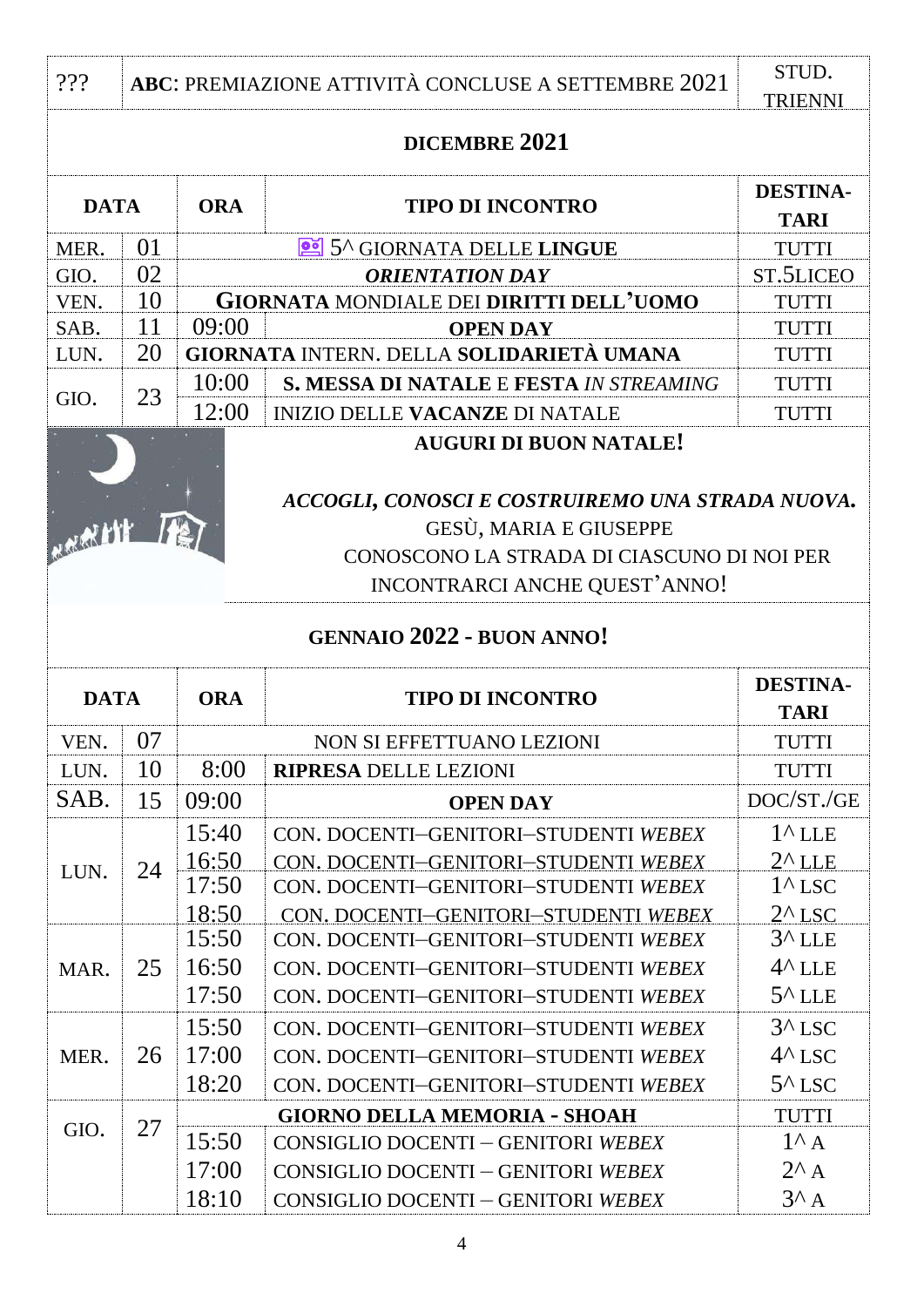|             |                   |            | FINO AD APRILE USCITE PROGETTO ABC                                             | <b>TRIENNI</b>                           |  |  |  |
|-------------|-------------------|------------|--------------------------------------------------------------------------------|------------------------------------------|--|--|--|
| VEN.        | 28                | 15:50      | CONSIGLIO DOCENTI - GENITORI WEBEX                                             | $1^{\wedge}$ B                           |  |  |  |
|             |                   | 17:00      | CONSIGLIO DOCENTI - GENITORI WEBEX                                             | $2^{\wedge}$ B                           |  |  |  |
|             |                   | 18:20      | <b>CONSIGLIO DOCENTI - GENITORI WEBEX</b>                                      | $3^{\prime}B$                            |  |  |  |
| SAB.        | 29                |            | PUBBLICAZIONE RISULTATI 1° QUADRI.                                             | SEC. $1^\circ$ -2 $^\circ$               |  |  |  |
|             |                   |            | <b>FEBBRAIO 2022</b>                                                           |                                          |  |  |  |
| <b>DATA</b> |                   | <b>ORA</b> | <b>TIPO DI INCONTRO</b>                                                        | <b>DESTINA-</b><br><b>TARI</b>           |  |  |  |
|             |                   |            | 01-05 DA MARTEDÌ 01 A VENERDÌ 04                                               |                                          |  |  |  |
|             |                   |            | 4 H DI LEZIONE E USCITA PER LE ECCELLENZE                                      | <b>ST. LICEI</b>                         |  |  |  |
| MAR.        | 01                |            | 2 H. DI RECUPERO DELLE INSUFFICIENZE                                           |                                          |  |  |  |
|             |                   | 15:00      | <b>COLLOQUI INDIVIDUALI: DOCENTI - GENITO-</b>                                 | $1^{\wedge}-2^{\wedge}-3^{\wedge}-$      |  |  |  |
|             |                   | 17:30      | RI - VALUTAZIONE 1º QUADR.                                                     | $4^{\sim}$ -5 $^{\sim}$ LLE              |  |  |  |
| MER.        | 02                | 15:00      | <b>COLLOQUI INDIVIDUALI: DOCENTI - GENITO-</b>                                 | $1^{\wedge}-2^{\wedge}-3^{\wedge}-$      |  |  |  |
|             |                   | 17:30      | RI - VALUTAZIONE 1° OUADR.                                                     | $4^{\wedge} - 5^{\wedge}$ L.SC.          |  |  |  |
| GIO.        | 03                | 15:00      | COLLOQUI INDIVIDUALI: DOCENTI -                                                | $1^{\wedge} - 2^{\wedge} - 3^{\wedge}$ A |  |  |  |
|             |                   | 17:30      | GENITORI - VALUTAZIONE 1° OUADR.                                               |                                          |  |  |  |
| VEN.        | 04                | 15:00      | COLLOQUI INDIVIDUALI: DOCENTI - GENITO-                                        | $1^{\wedge}-2^{\wedge}-3^{\wedge} B$     |  |  |  |
|             |                   | 17:30      | RI - VALUTAZIONE 1° QUADR.<br><b>GIORNATA MONDIALE DELLA SICUREZZA IN RETE</b> |                                          |  |  |  |
| MER.        | 09                |            | <b>TUTTI</b>                                                                   |                                          |  |  |  |
| GIO.        | 10                |            | <b>TUTTI</b>                                                                   |                                          |  |  |  |
|             |                   |            | $\frac{14}{14}$ 14 – 18 SETTIMANA BIANCA                                       |                                          |  |  |  |
| LUN.        | 14                |            | PER ORIENTARE LA SCELTA DELLE FAMIGLIE                                         | TUTTI                                    |  |  |  |
|             |                   |            | LEZIONI REGOLARI, SENZA SPIEGAZIONI SE CI SARAN-                               |                                          |  |  |  |
|             |                   |            | NO ALUNNI ASSENTI PER LA SETT. BIANCA                                          |                                          |  |  |  |
| GIO.        | 24                |            | 2^ ASSEMBLEA DI PROGRAMMAZIONE DEL                                             | <b>TUTTI</b>                             |  |  |  |
|             |                   | 17:30      | CONSIGLIO D'ISTITUTO UNICO E DEI RAPPRE-                                       | RAPPRE-                                  |  |  |  |
|             |                   |            | <b>SENTANTI DI CLASSE</b>                                                      | <b>SENTANTI</b>                          |  |  |  |
|             |                   |            |                                                                                | DI CLASSE                                |  |  |  |
|             | <b>MARZO 2022</b> |            |                                                                                |                                          |  |  |  |
| <b>DATA</b> |                   | <b>ORA</b> | <b>TIPO DI INCONTRO</b>                                                        | <b>DESTINA-</b>                          |  |  |  |
|             |                   |            |                                                                                | <b>TARI</b>                              |  |  |  |
| MAR.        | 01                |            | ULTIMO GIORNO DI CARNEVALE                                                     | <b>TUTTI</b>                             |  |  |  |
| MER.        | 02                |            | <b>TUTTI</b>                                                                   |                                          |  |  |  |
| 222         | 222               |            | PROVE INVALSI (AL PC - CBT) ITALIANO                                           | $5^{\prime}$ LLE+LSC                     |  |  |  |
| 222         | 222               |            | <b>PROVE INVALSI MATEMATICA (AL PC - CBT)</b>                                  | $5^{\prime}$ LLE+LSC                     |  |  |  |
|             |                   | 15:40      | CONSIGLIO DOC.-GENITORI WEBEX                                                  | $1^{\wedge} B$                           |  |  |  |
| VEN.        | 11                | 16:40      | CONSIGLIO DOC.-GENITORI WEBEX                                                  |                                          |  |  |  |
|             |                   | 17:50      | CONSIGLIO DOC.-GENITORI WEBEX                                                  | $2^{\wedge} B$                           |  |  |  |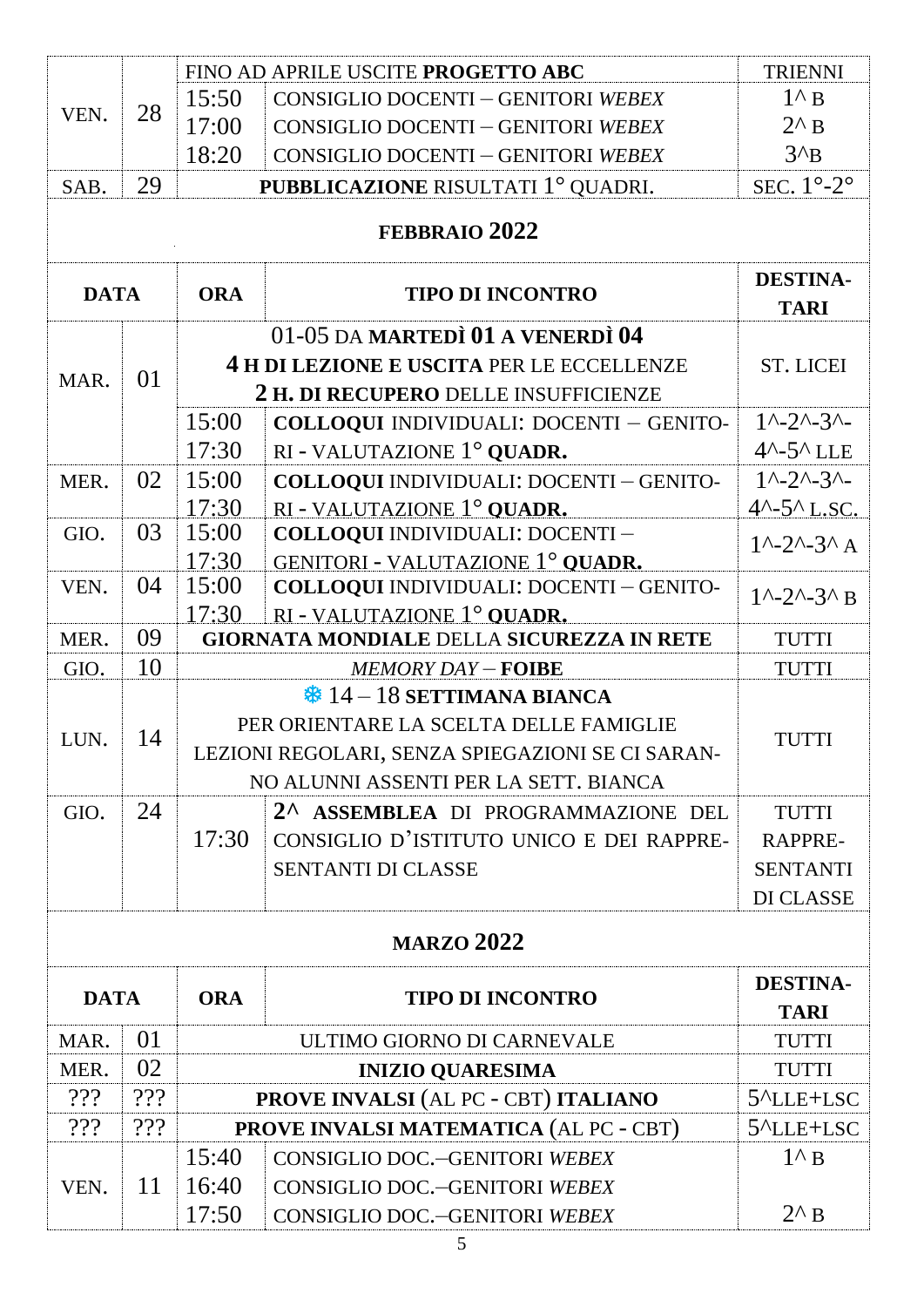|      |     | 15:40 | CONSIGLIO DOC.-GENITORI- STUD. WEBEX                                      | $1^{\wedge}$ LSC.                   |  |  |
|------|-----|-------|---------------------------------------------------------------------------|-------------------------------------|--|--|
| LUN. | 14  | 16:40 | CONSIGLIO DOC.-GENITORI-STUD. WEBEX                                       | $2^{\wedge}$ LSC                    |  |  |
|      |     | 17:40 | CONSIGLIO DOC.-GENITORI-STUD. WEBEX                                       | $1^{\wedge}$ LLE                    |  |  |
|      |     | 15:40 | CONSIGLIO DOC.-GENITORI-STUD. WEBEX                                       | $3^{\wedge}$ LLE                    |  |  |
| MAR. | 15  | 16:40 | CONSIGLIO DOC.-GENITORI-STUD. WEBEX                                       | $4^{\wedge}$ LLE                    |  |  |
|      |     | 17:40 | CONSIGLIO DOC.-GENITORI-STUD. WEBEX                                       | $5^{\wedge}$ LLE                    |  |  |
|      |     | 15:40 | CONSIGLIO DOC.-GENITORI-STUD. WEBEX                                       | $3^{\wedge}$ LSC                    |  |  |
| MER. | 16  | 16:40 | CONSIGLIO DOC.-GENITORI-STUD. WEBEX                                       | $4^{\wedge}$ LSC                    |  |  |
|      |     | 17:50 | CONSIGLIO DOC.-GENITORI-STUD. WEBEX                                       | $5^{\wedge}$ LSC                    |  |  |
|      |     | 15:40 | CONSIGLIO DOCENTI-GENITORI WEBEX                                          | $1^{\wedge}$ A                      |  |  |
|      |     | 16:40 | CONSIGLIO DOC.-GENITORI WEBEX                                             | $2^{\wedge}$ A                      |  |  |
| GIO. | 17  | 17:50 | CONSIGLIO DOC.-GENITORI WEBEX                                             | $3^A$ A                             |  |  |
|      |     | 08:30 | <b>CONCORSO KANGOUROU</b>                                                 | AL. PRIM. E                         |  |  |
|      |     |       | <b>MATEMATICA</b>                                                         | SC SEC. $1^{\circ}$                 |  |  |
|      |     |       | <b>FESTA DI S. GIUSEPPE</b>                                               |                                     |  |  |
|      |     |       | <b>FESTA DEI PAPÀ</b>                                                     |                                     |  |  |
|      |     |       | OFFERTA DEI BAMBINI                                                       | <b>TUTTI</b>                        |  |  |
| VEN. | 18  |       | NATI DURANTE L'ANNO                                                       | $+$                                 |  |  |
|      |     |       |                                                                           | <b>EX ALUNNI</b>                    |  |  |
|      |     |       | <b>INVITO A TUTTI</b>                                                     |                                     |  |  |
|      |     |       | + GLI EX ALUNNI!                                                          |                                     |  |  |
| 222  | 222 |       | <b>PROVE INVALSI (AL PC - CBT) INGLESE</b>                                |                                     |  |  |
| LUN. | 21  |       | <b>GIORNATA MONDIALE DELLA POESIA - UNESCO</b>                            | <b>TUTTI</b>                        |  |  |
| MAR. | 22  | 15:00 | <b>COLLOQUI INDIVIDUALI:</b>                                              | $1^{\sim}2^{\sim}3^{\sim}$          |  |  |
|      |     | 17:30 | <b>DOCENTI-GENITORI</b>                                                   | $4^{\sim}$ -5 $^{\sim}$ LLE         |  |  |
|      | 23  | 15:00 | <b>COLLOQUI INDIVIDUALI:</b>                                              | $1^{\wedge}-2^{\wedge}-3^{\wedge}-$ |  |  |
| MER. |     | 17:30 | <b>DOCENTI-GENITORI</b>                                                   | $4^{\wedge} - 5^{\wedge}$ LSC       |  |  |
|      |     |       | TERMINE ULTIMO CONSEGNA CERTIFICAZIONI                                    | FAM. AL.                            |  |  |
| GIO. | 24  | 15:00 | <b>COLLOQUI INDIVIDUALI:</b>                                              | $1^{\sim}2^{\sim}3^{\sim}$          |  |  |
|      |     | 17:30 | <b>DOCENTI-GENITORI</b>                                                   | $A - B$                             |  |  |
| VEN. | 25  | 08:00 | <b>RITIRO DI PASQUA</b><br><b>II 5<sup>^</sup> GIORNATA DELLA SCIENZA</b> | STU.                                |  |  |
| MAR. | 29  |       | 5° CONVEGNO SCIENTIFICO                                                   | <b>TUTTI</b>                        |  |  |
|      |     |       | <b>APRILE 2022</b>                                                        |                                     |  |  |
|      |     |       |                                                                           |                                     |  |  |
| LUN. | 04  |       | CONSEGNA ELABORATI CONCORSO LETTERARIO                                    | <b>TUTTI</b>                        |  |  |
|      |     | 222   | <b>CERTIFICAZIONI LINGUE</b>                                              | <b>ISCRITTI</b>                     |  |  |
| 222  |     |       | PROGETTO ABC: MEETING CINEMA E STORIA                                     | 4 STU.                              |  |  |
|      |     |       |                                                                           | 5 <sup>^</sup> LLE+LSC              |  |  |
| VEN. | 08  |       | <b>PROVE INVALSI (AL PC - CBT) ITALIANO</b>                               | $3^A$ A-B                           |  |  |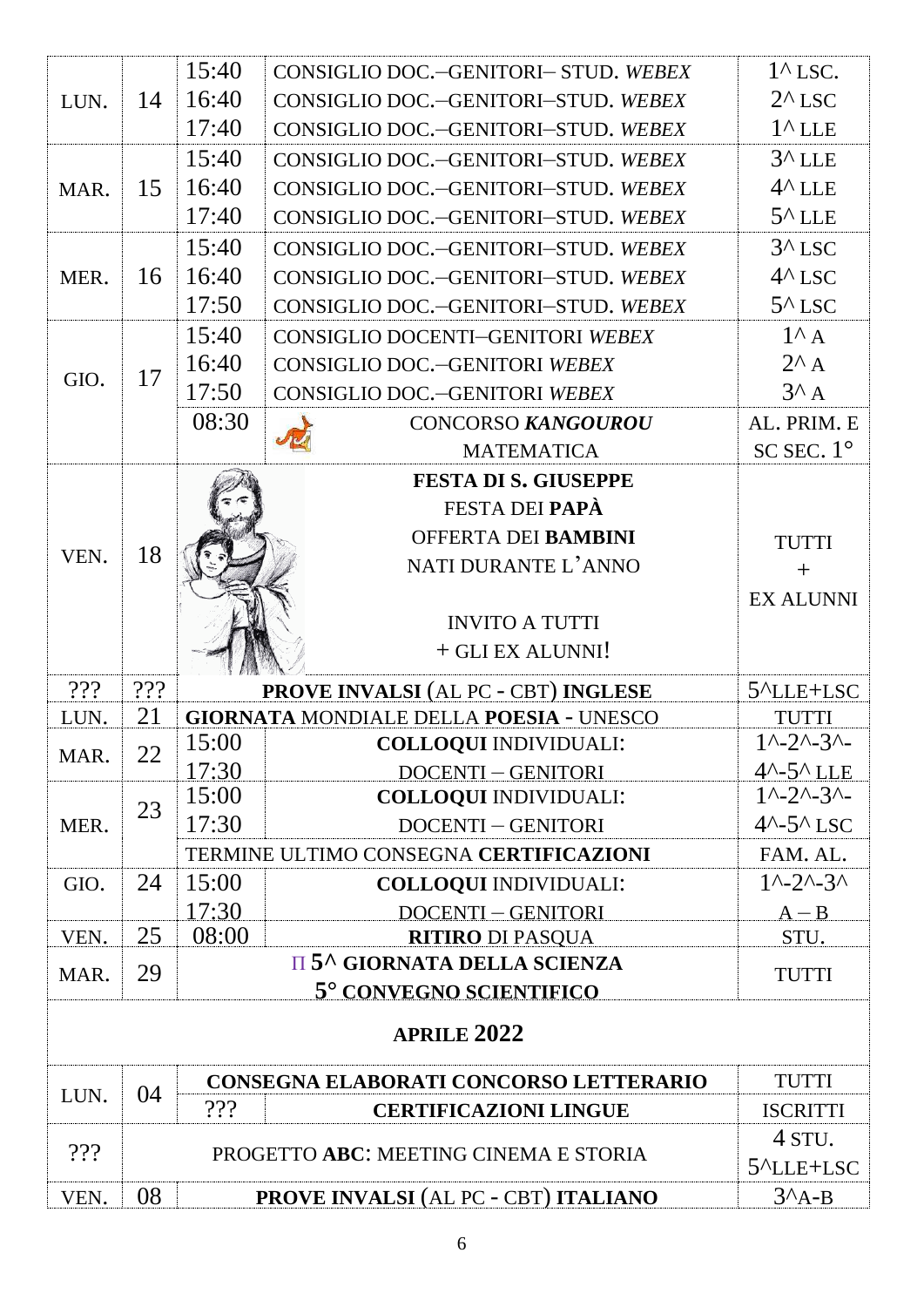|                    |                                                                                                                                          | 15:30      | $\Leftrightarrow$ COLLEGIO DEI DOCENTI                                                            | DOC. SEC.<br>$1^{\circ}/2^{\circ}$ GR.   |  |  |  |  |
|--------------------|------------------------------------------------------------------------------------------------------------------------------------------|------------|---------------------------------------------------------------------------------------------------|------------------------------------------|--|--|--|--|
| 222                | 222                                                                                                                                      |            | PROVE INVALSI (AL PC - CBT) MATEMATICA                                                            | $3^A$ A-B                                |  |  |  |  |
|                    |                                                                                                                                          |            | VACANZE DA GIOVEDÌ 14 A MARTEDÌ 19 APRILE COMPRESI:<br>AUGURI DI BUONA PASQUA DI RISURREZIONE!    |                                          |  |  |  |  |
|                    | <b>GESÙ RISORTO È LA STRADA NUOVA DA PERCORRERE</b><br>PER LA PACE, LA VITA, LA GIOIA, L'ACCOGLIENZA<br>LA MORTE È VINTA PER L'ETERNITÀ! |            |                                                                                                   |                                          |  |  |  |  |
| 222                | 222                                                                                                                                      |            | <b>PROVE INVALSI (AL PC - CBT) INGLESE</b>                                                        | $3^A$ A-B                                |  |  |  |  |
| VEN.               | 22                                                                                                                                       |            | <b>Let 4 ^ GIORNATA DEL LIBRO</b><br>PREMIAZIONE CONCORSO LETTERARIO                              | <b>TUTTI</b>                             |  |  |  |  |
| MAR.               | 26                                                                                                                                       | 15:00      | <b>INCONTRI SU CHIAMATA:</b>                                                                      | <b>LLE</b>                               |  |  |  |  |
| MER.               | 27                                                                                                                                       | 15:00      | <b>CONSIGLI DOCENTI E GENITORI</b><br><b>INCONTRI SU CHIAMATA:</b>                                | <b>LSC</b>                               |  |  |  |  |
| GIO.               | 28                                                                                                                                       | 15:00      | CONSIGLI DOCENTI E GENITORI<br><b>INCONTRI SU CHIAMATA:</b><br><b>CONSIGLI DOCENTI E GENITORI</b> | $1^{\wedge} - 2^{\wedge} - 3^{\wedge}$ A |  |  |  |  |
| VEN.               | 29                                                                                                                                       | 15:00      | <b>INCONTRI SU CHIAMATA:</b><br>CONSIGLI DOCENTI E GENITORI                                       | $1^{\wedge} - 2^{\wedge} - 3^{\wedge}B$  |  |  |  |  |
| SAB.               | 30                                                                                                                                       |            | 172° ANNIVERSARIO DELLA FONDAZIONE FIGLIE DI S. GIUSEPPE                                          |                                          |  |  |  |  |
|                    | <b>MAGGIO 2022</b>                                                                                                                       |            |                                                                                                   |                                          |  |  |  |  |
| <b>DATA</b>        |                                                                                                                                          | <b>ORA</b> | <b>TIPO DI INCONTRO</b>                                                                           | <b>DESTINA-</b><br><b>TARI</b>           |  |  |  |  |
| 222                |                                                                                                                                          |            | <b>CERTIFICAZIONI LINGUE</b>                                                                      | <b>ISCRITTI</b>                          |  |  |  |  |
| 222                |                                                                                                                                          |            | EVENTO CONCLUSIVO ABC                                                                             | <b>TRIENNI</b>                           |  |  |  |  |
| LUN.               | 02                                                                                                                                       | 9:00       | <b>BENEDIZIONE PASQUALE - PARROCO</b>                                                             | <b>TUTTI</b>                             |  |  |  |  |
| 222                | 222                                                                                                                                      |            | PROVE INVALSI (AL PC - CBT) ITALIANO                                                              | $2^{\Lambda}$ LLE+LSC                    |  |  |  |  |
| 222                | 222                                                                                                                                      |            | <b>PROVE INVALSI MATEMATICA (AL PC - CBT)</b>                                                     | $2^{\Lambda}$ LLE+LSC                    |  |  |  |  |
|                    |                                                                                                                                          |            | <b>CONSEGNA DEL DOCUMENTO</b>                                                                     | $CL.5^$                                  |  |  |  |  |
| VEN.               | 13                                                                                                                                       |            | DEL CONSIGLIO DI CLASSE                                                                           | LLE-LSC                                  |  |  |  |  |
|                    |                                                                                                                                          |            | TERMINANO I COLLOQUI INDIVIDUALI                                                                  | <b>GENITORI</b>                          |  |  |  |  |
| 222                | 222                                                                                                                                      |            | STARTERS-MO-<br>VERS-KET-PET                                                                      |                                          |  |  |  |  |
| <b>GIUGNO 2022</b> |                                                                                                                                          |            |                                                                                                   |                                          |  |  |  |  |
|                    |                                                                                                                                          |            |                                                                                                   |                                          |  |  |  |  |
| <b>DATA</b>        |                                                                                                                                          | <b>ORA</b> | <b>TIPO DI INCONTRO</b>                                                                           | <b>DESTINA-</b><br><b>TARI</b>           |  |  |  |  |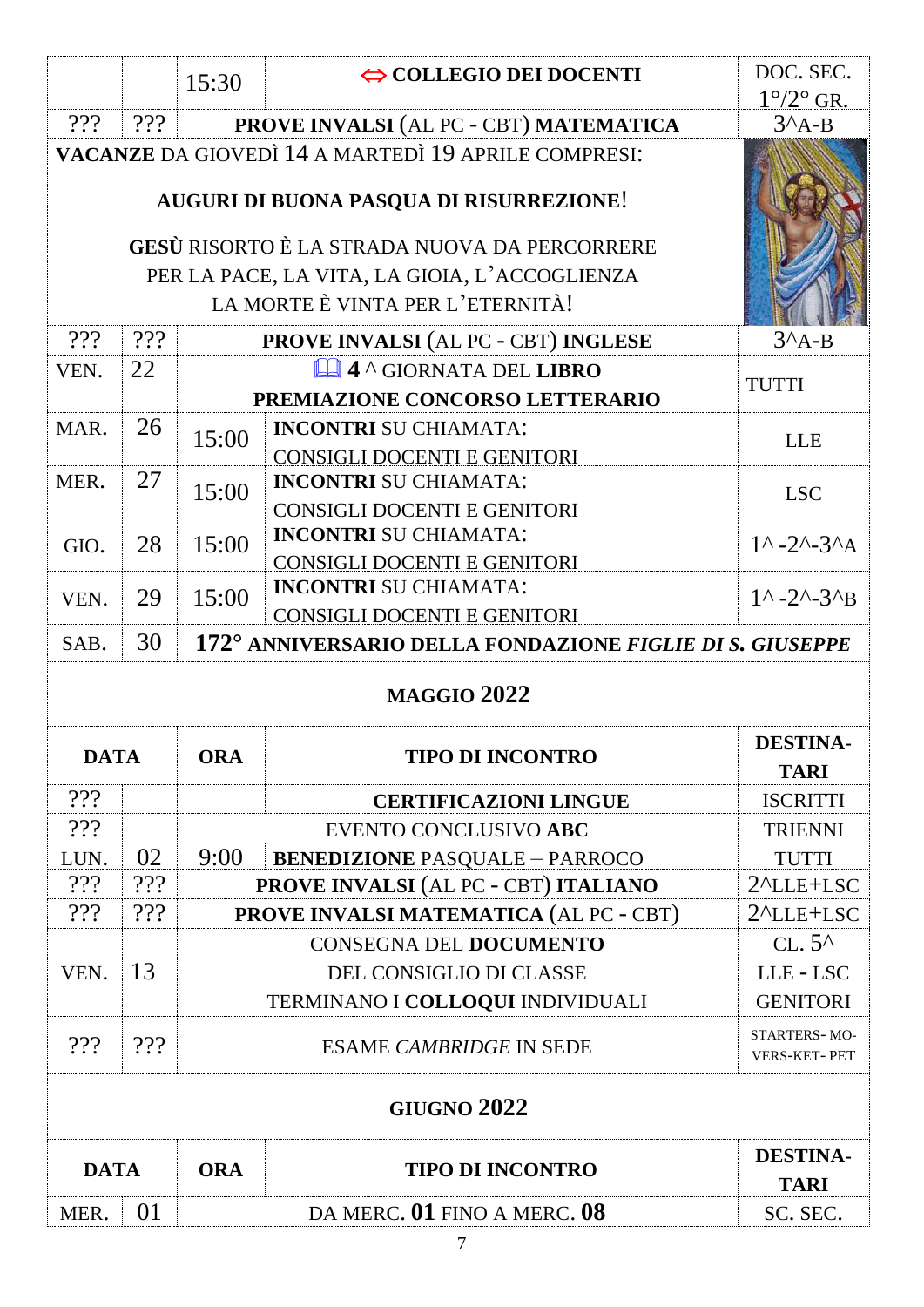| 14:00<br>$1^{\wedge}B$<br><b>SCRUTINI FINALI</b><br>15:00<br>$2^{\wedge}B$<br><b>SCRUTINI FINALI</b><br>16:00<br>$1^A$ A<br><b>SCRUTINI FINALI</b><br>$2^{\wedge}$ A<br>17:00<br><b>SCRUTINI FINALI</b><br>$3^{\wedge}$ B<br>03<br>14:00<br>VEN.<br><b>AMMISSIONE ESAME DI STATO</b><br>$3^A$ A<br>15:30<br><b>AMMISSIONE ESAME DI STATO</b><br>14:00<br>$1^{\wedge}$ LSC<br><b>SCRUTINI FINALI</b><br>06<br>LUN.<br>15:00<br>$2^{\wedge}$ LSC<br><b>SCRUTINI FINALI</b><br>16:00<br>$1^{\wedge}$ LLE<br><b>SCRUTINI FINALI</b><br>17:00<br>$2^{\prime}$ LLE<br><b>SCRUTINI FINALI</b><br>8^ GIORNATA CELEBRATIVA<br>IN ONORE DEL<br>07<br>MAR.<br><b>TUTTI</b><br><b>BEATO LUIGI CABURLOTTO</b><br>S. MESSA DI FINE ANNO SCOLASTICO<br><b>E FESTA</b><br><b>TERMINE DELLE LEZIONI DELL'A.S. 2021-2022</b><br>PRIM. SEC.<br>14:00<br>$3^{\prime}$ LSC<br><b>SCRUTINI FINALI</b><br>$4^{\wedge}$ LSC<br>15:00<br><b>SCRUTINI FINALI</b><br>08<br>MER.<br>16:00<br>$3^{\wedge}$ LLE<br><b>SCRUTINI FINALI</b><br>17:00<br>$4^{\wedge}$ LLE<br><b>SCRUTINI FINALI</b><br>SC. SEC. $1^\circ$<br>15:00<br><b>PUBBLICAZIONE RISULTATI FINALI</b><br>09<br>08:00<br>$5^{\prime}$ LLE<br>GIO.<br><b>AMMISSIONE ESAME DI STATO</b><br>10:00<br>$5^{\prime}$ LSC<br><b>AMMISSIONE ESAME DI STATO</b><br>10<br>08:00<br>VEN.<br>INCONTRO DI VALUTAZIONE A.S. 2021/2022<br><b>DOCENTI</b><br>11:00<br><b>ESAME DI STATO SEC.</b> $1^{\circ}$ GR.<br><b>COMMIS-</b><br>11:30<br><b>SEDUTA PRELIMINARE</b><br><b>SARI</b><br>11<br>SAB.<br>STUD.<br>11:00<br><b>PUBBLICAZIONE RISULTATI FINALI</b><br>LLE+LSC<br><b>13-24 GIUGNO: ENGLISH SUMMER</b><br>AL. SC.<br>08:30<br>13<br>PRIM. E<br>LUN.<br><b>INGLESE MADRELINGUA INTENSIVO</b><br>16:30<br>SEC. $1^{\circ}$ GR.<br><b>REFERENTI PROFF. DE RENZIS E ZAMMIT</b><br>08:15<br><b>ESAME</b> DI STATO SC. SEC. $1^{\circ}$ GRADO<br>$3^A A - B$<br>PROVA SCRITTA DI ITALIANO<br><b>INIZIO CORSI DI RECUPERO</b><br>STUD. |  |  |       | USCITA DEGLI STUDENTI ALLE H. 13:00 | $1^{\circ}E2^{\circ}$ GR. |  |
|-----------------------------------------------------------------------------------------------------------------------------------------------------------------------------------------------------------------------------------------------------------------------------------------------------------------------------------------------------------------------------------------------------------------------------------------------------------------------------------------------------------------------------------------------------------------------------------------------------------------------------------------------------------------------------------------------------------------------------------------------------------------------------------------------------------------------------------------------------------------------------------------------------------------------------------------------------------------------------------------------------------------------------------------------------------------------------------------------------------------------------------------------------------------------------------------------------------------------------------------------------------------------------------------------------------------------------------------------------------------------------------------------------------------------------------------------------------------------------------------------------------------------------------------------------------------------------------------------------------------------------------------------------------------------------------------------------------------------------------------------------------------------------------------------------------------------------------------------------------------------------------------------------------------------------------------------------------------|--|--|-------|-------------------------------------|---------------------------|--|
|                                                                                                                                                                                                                                                                                                                                                                                                                                                                                                                                                                                                                                                                                                                                                                                                                                                                                                                                                                                                                                                                                                                                                                                                                                                                                                                                                                                                                                                                                                                                                                                                                                                                                                                                                                                                                                                                                                                                                                 |  |  |       |                                     |                           |  |
|                                                                                                                                                                                                                                                                                                                                                                                                                                                                                                                                                                                                                                                                                                                                                                                                                                                                                                                                                                                                                                                                                                                                                                                                                                                                                                                                                                                                                                                                                                                                                                                                                                                                                                                                                                                                                                                                                                                                                                 |  |  |       |                                     |                           |  |
|                                                                                                                                                                                                                                                                                                                                                                                                                                                                                                                                                                                                                                                                                                                                                                                                                                                                                                                                                                                                                                                                                                                                                                                                                                                                                                                                                                                                                                                                                                                                                                                                                                                                                                                                                                                                                                                                                                                                                                 |  |  |       |                                     |                           |  |
|                                                                                                                                                                                                                                                                                                                                                                                                                                                                                                                                                                                                                                                                                                                                                                                                                                                                                                                                                                                                                                                                                                                                                                                                                                                                                                                                                                                                                                                                                                                                                                                                                                                                                                                                                                                                                                                                                                                                                                 |  |  |       |                                     |                           |  |
|                                                                                                                                                                                                                                                                                                                                                                                                                                                                                                                                                                                                                                                                                                                                                                                                                                                                                                                                                                                                                                                                                                                                                                                                                                                                                                                                                                                                                                                                                                                                                                                                                                                                                                                                                                                                                                                                                                                                                                 |  |  |       |                                     |                           |  |
|                                                                                                                                                                                                                                                                                                                                                                                                                                                                                                                                                                                                                                                                                                                                                                                                                                                                                                                                                                                                                                                                                                                                                                                                                                                                                                                                                                                                                                                                                                                                                                                                                                                                                                                                                                                                                                                                                                                                                                 |  |  |       |                                     |                           |  |
|                                                                                                                                                                                                                                                                                                                                                                                                                                                                                                                                                                                                                                                                                                                                                                                                                                                                                                                                                                                                                                                                                                                                                                                                                                                                                                                                                                                                                                                                                                                                                                                                                                                                                                                                                                                                                                                                                                                                                                 |  |  |       |                                     |                           |  |
|                                                                                                                                                                                                                                                                                                                                                                                                                                                                                                                                                                                                                                                                                                                                                                                                                                                                                                                                                                                                                                                                                                                                                                                                                                                                                                                                                                                                                                                                                                                                                                                                                                                                                                                                                                                                                                                                                                                                                                 |  |  |       |                                     |                           |  |
|                                                                                                                                                                                                                                                                                                                                                                                                                                                                                                                                                                                                                                                                                                                                                                                                                                                                                                                                                                                                                                                                                                                                                                                                                                                                                                                                                                                                                                                                                                                                                                                                                                                                                                                                                                                                                                                                                                                                                                 |  |  |       |                                     |                           |  |
|                                                                                                                                                                                                                                                                                                                                                                                                                                                                                                                                                                                                                                                                                                                                                                                                                                                                                                                                                                                                                                                                                                                                                                                                                                                                                                                                                                                                                                                                                                                                                                                                                                                                                                                                                                                                                                                                                                                                                                 |  |  |       |                                     |                           |  |
|                                                                                                                                                                                                                                                                                                                                                                                                                                                                                                                                                                                                                                                                                                                                                                                                                                                                                                                                                                                                                                                                                                                                                                                                                                                                                                                                                                                                                                                                                                                                                                                                                                                                                                                                                                                                                                                                                                                                                                 |  |  |       |                                     |                           |  |
|                                                                                                                                                                                                                                                                                                                                                                                                                                                                                                                                                                                                                                                                                                                                                                                                                                                                                                                                                                                                                                                                                                                                                                                                                                                                                                                                                                                                                                                                                                                                                                                                                                                                                                                                                                                                                                                                                                                                                                 |  |  |       |                                     |                           |  |
|                                                                                                                                                                                                                                                                                                                                                                                                                                                                                                                                                                                                                                                                                                                                                                                                                                                                                                                                                                                                                                                                                                                                                                                                                                                                                                                                                                                                                                                                                                                                                                                                                                                                                                                                                                                                                                                                                                                                                                 |  |  |       |                                     |                           |  |
|                                                                                                                                                                                                                                                                                                                                                                                                                                                                                                                                                                                                                                                                                                                                                                                                                                                                                                                                                                                                                                                                                                                                                                                                                                                                                                                                                                                                                                                                                                                                                                                                                                                                                                                                                                                                                                                                                                                                                                 |  |  |       |                                     |                           |  |
|                                                                                                                                                                                                                                                                                                                                                                                                                                                                                                                                                                                                                                                                                                                                                                                                                                                                                                                                                                                                                                                                                                                                                                                                                                                                                                                                                                                                                                                                                                                                                                                                                                                                                                                                                                                                                                                                                                                                                                 |  |  |       |                                     |                           |  |
|                                                                                                                                                                                                                                                                                                                                                                                                                                                                                                                                                                                                                                                                                                                                                                                                                                                                                                                                                                                                                                                                                                                                                                                                                                                                                                                                                                                                                                                                                                                                                                                                                                                                                                                                                                                                                                                                                                                                                                 |  |  |       |                                     |                           |  |
|                                                                                                                                                                                                                                                                                                                                                                                                                                                                                                                                                                                                                                                                                                                                                                                                                                                                                                                                                                                                                                                                                                                                                                                                                                                                                                                                                                                                                                                                                                                                                                                                                                                                                                                                                                                                                                                                                                                                                                 |  |  |       |                                     |                           |  |
|                                                                                                                                                                                                                                                                                                                                                                                                                                                                                                                                                                                                                                                                                                                                                                                                                                                                                                                                                                                                                                                                                                                                                                                                                                                                                                                                                                                                                                                                                                                                                                                                                                                                                                                                                                                                                                                                                                                                                                 |  |  |       |                                     |                           |  |
|                                                                                                                                                                                                                                                                                                                                                                                                                                                                                                                                                                                                                                                                                                                                                                                                                                                                                                                                                                                                                                                                                                                                                                                                                                                                                                                                                                                                                                                                                                                                                                                                                                                                                                                                                                                                                                                                                                                                                                 |  |  |       |                                     |                           |  |
|                                                                                                                                                                                                                                                                                                                                                                                                                                                                                                                                                                                                                                                                                                                                                                                                                                                                                                                                                                                                                                                                                                                                                                                                                                                                                                                                                                                                                                                                                                                                                                                                                                                                                                                                                                                                                                                                                                                                                                 |  |  |       |                                     |                           |  |
|                                                                                                                                                                                                                                                                                                                                                                                                                                                                                                                                                                                                                                                                                                                                                                                                                                                                                                                                                                                                                                                                                                                                                                                                                                                                                                                                                                                                                                                                                                                                                                                                                                                                                                                                                                                                                                                                                                                                                                 |  |  |       |                                     |                           |  |
|                                                                                                                                                                                                                                                                                                                                                                                                                                                                                                                                                                                                                                                                                                                                                                                                                                                                                                                                                                                                                                                                                                                                                                                                                                                                                                                                                                                                                                                                                                                                                                                                                                                                                                                                                                                                                                                                                                                                                                 |  |  |       |                                     |                           |  |
|                                                                                                                                                                                                                                                                                                                                                                                                                                                                                                                                                                                                                                                                                                                                                                                                                                                                                                                                                                                                                                                                                                                                                                                                                                                                                                                                                                                                                                                                                                                                                                                                                                                                                                                                                                                                                                                                                                                                                                 |  |  |       |                                     |                           |  |
|                                                                                                                                                                                                                                                                                                                                                                                                                                                                                                                                                                                                                                                                                                                                                                                                                                                                                                                                                                                                                                                                                                                                                                                                                                                                                                                                                                                                                                                                                                                                                                                                                                                                                                                                                                                                                                                                                                                                                                 |  |  |       |                                     |                           |  |
|                                                                                                                                                                                                                                                                                                                                                                                                                                                                                                                                                                                                                                                                                                                                                                                                                                                                                                                                                                                                                                                                                                                                                                                                                                                                                                                                                                                                                                                                                                                                                                                                                                                                                                                                                                                                                                                                                                                                                                 |  |  |       |                                     |                           |  |
|                                                                                                                                                                                                                                                                                                                                                                                                                                                                                                                                                                                                                                                                                                                                                                                                                                                                                                                                                                                                                                                                                                                                                                                                                                                                                                                                                                                                                                                                                                                                                                                                                                                                                                                                                                                                                                                                                                                                                                 |  |  |       |                                     |                           |  |
|                                                                                                                                                                                                                                                                                                                                                                                                                                                                                                                                                                                                                                                                                                                                                                                                                                                                                                                                                                                                                                                                                                                                                                                                                                                                                                                                                                                                                                                                                                                                                                                                                                                                                                                                                                                                                                                                                                                                                                 |  |  |       |                                     |                           |  |
|                                                                                                                                                                                                                                                                                                                                                                                                                                                                                                                                                                                                                                                                                                                                                                                                                                                                                                                                                                                                                                                                                                                                                                                                                                                                                                                                                                                                                                                                                                                                                                                                                                                                                                                                                                                                                                                                                                                                                                 |  |  |       |                                     |                           |  |
|                                                                                                                                                                                                                                                                                                                                                                                                                                                                                                                                                                                                                                                                                                                                                                                                                                                                                                                                                                                                                                                                                                                                                                                                                                                                                                                                                                                                                                                                                                                                                                                                                                                                                                                                                                                                                                                                                                                                                                 |  |  |       |                                     |                           |  |
|                                                                                                                                                                                                                                                                                                                                                                                                                                                                                                                                                                                                                                                                                                                                                                                                                                                                                                                                                                                                                                                                                                                                                                                                                                                                                                                                                                                                                                                                                                                                                                                                                                                                                                                                                                                                                                                                                                                                                                 |  |  |       |                                     |                           |  |
|                                                                                                                                                                                                                                                                                                                                                                                                                                                                                                                                                                                                                                                                                                                                                                                                                                                                                                                                                                                                                                                                                                                                                                                                                                                                                                                                                                                                                                                                                                                                                                                                                                                                                                                                                                                                                                                                                                                                                                 |  |  |       |                                     |                           |  |
|                                                                                                                                                                                                                                                                                                                                                                                                                                                                                                                                                                                                                                                                                                                                                                                                                                                                                                                                                                                                                                                                                                                                                                                                                                                                                                                                                                                                                                                                                                                                                                                                                                                                                                                                                                                                                                                                                                                                                                 |  |  |       |                                     |                           |  |
|                                                                                                                                                                                                                                                                                                                                                                                                                                                                                                                                                                                                                                                                                                                                                                                                                                                                                                                                                                                                                                                                                                                                                                                                                                                                                                                                                                                                                                                                                                                                                                                                                                                                                                                                                                                                                                                                                                                                                                 |  |  |       |                                     |                           |  |
| DEBITI FORMATIVI 13-22 GIUGNO                                                                                                                                                                                                                                                                                                                                                                                                                                                                                                                                                                                                                                                                                                                                                                                                                                                                                                                                                                                                                                                                                                                                                                                                                                                                                                                                                                                                                                                                                                                                                                                                                                                                                                                                                                                                                                                                                                                                   |  |  | 09:00 |                                     |                           |  |
| LLE+LSC<br>08:15<br><b>ESAME DI STATO SC. SEC. 1° GRADO</b><br>14<br>MAR.                                                                                                                                                                                                                                                                                                                                                                                                                                                                                                                                                                                                                                                                                                                                                                                                                                                                                                                                                                                                                                                                                                                                                                                                                                                                                                                                                                                                                                                                                                                                                                                                                                                                                                                                                                                                                                                                                       |  |  |       |                                     |                           |  |
| $3^A A - B$<br>PROVA DI MATEMATICA- TECN. INFOR.                                                                                                                                                                                                                                                                                                                                                                                                                                                                                                                                                                                                                                                                                                                                                                                                                                                                                                                                                                                                                                                                                                                                                                                                                                                                                                                                                                                                                                                                                                                                                                                                                                                                                                                                                                                                                                                                                                                |  |  |       |                                     |                           |  |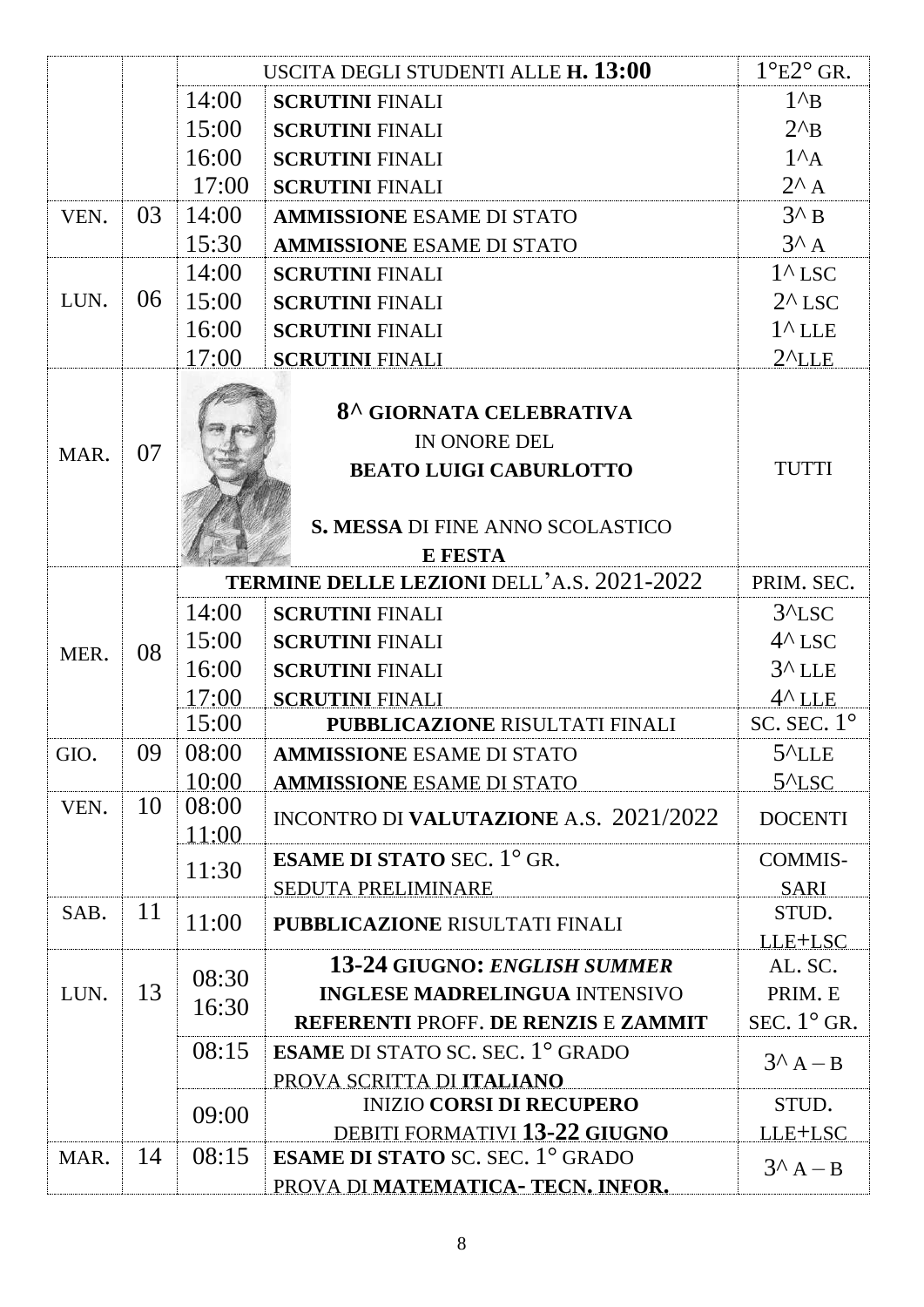| MER. | 15 |       | <b>ESAME DI STATO SC. SEC. 1° GRADO</b> |                             |                              |                  |                            |                  |  |  |  |  |  |  |  |       |                             |                  |
|------|----|-------|-----------------------------------------|-----------------------------|------------------------------|------------------|----------------------------|------------------|--|--|--|--|--|--|--|-------|-----------------------------|------------------|
|      |    |       | 08:15                                   | PROVA DI LINGUE STRANIERE   | $3^A A - B$                  |                  |                            |                  |  |  |  |  |  |  |  |       |                             |                  |
|      |    | 08.00 | <b>ESAME DI STATO SC. SEC. 1° GRADO</b> |                             |                              |                  |                            |                  |  |  |  |  |  |  |  |       |                             |                  |
| GIO. | 16 |       | <b>RATIFICA PROVE SCRITTE</b>           | $3^A$ A                     |                              |                  |                            |                  |  |  |  |  |  |  |  |       |                             |                  |
|      |    | 08:30 | <b>INIZIO PROVA ORALE 6 AL.</b>         |                             |                              |                  |                            |                  |  |  |  |  |  |  |  |       |                             |                  |
|      |    | 08.00 | <b>ESAME DI STATO SC. SEC. 1° GRADO</b> |                             |                              |                  |                            |                  |  |  |  |  |  |  |  |       |                             |                  |
| VEN. | 17 |       | <b>RATIFICA PROVE SCRITTE</b>           | $3^{\wedge}$ B              |                              |                  |                            |                  |  |  |  |  |  |  |  |       |                             |                  |
|      |    | 08:30 | <b>INIZIO PROVA ORALE 6 AL.</b>         |                             |                              |                  |                            |                  |  |  |  |  |  |  |  |       |                             |                  |
|      |    | 08:30 | <b>ESAME DI STATO LICEI</b>             | COMMIS.                     |                              |                  |                            |                  |  |  |  |  |  |  |  |       |                             |                  |
| LUN. | 20 |       | SEDUTA PRELIMINARE                      | <b>INTERNI</b>              |                              |                  |                            |                  |  |  |  |  |  |  |  |       |                             |                  |
|      |    | 08:30 | PROVA ORALE 6 AL.                       | $3^A$ A                     |                              |                  |                            |                  |  |  |  |  |  |  |  |       |                             |                  |
| MAR. | 21 | 08:30 | PROVA ORALE 6 AL.                       | $3^{\wedge} B$              |                              |                  |                            |                  |  |  |  |  |  |  |  |       |                             |                  |
| MER. | 22 |       |                                         |                             |                              |                  |                            |                  |  |  |  |  |  |  |  | 08:30 | <b>ESAME DI STATO LICEI</b> | $5^{\wedge}$ LLE |
|      |    |       |                                         |                             |                              |                  | 1^ PROVA SCRITTA: ITALIANO | $5^{\wedge}$ LSC |  |  |  |  |  |  |  |       |                             |                  |
|      |    | 08:30 | PROVA ORALE 6 AL.                       | $3^A$ A                     |                              |                  |                            |                  |  |  |  |  |  |  |  |       |                             |                  |
|      | 23 |       | 08:30                                   | <b>ESAME DI STATO LICEI</b> | $5^{\wedge}$ LLE             |                  |                            |                  |  |  |  |  |  |  |  |       |                             |                  |
| GIO. |    |       |                                         |                             | 2 <sup>^</sup> PROVA SCRITTA | $5^{\wedge}$ LSC |                            |                  |  |  |  |  |  |  |  |       |                             |                  |
|      |    | 08:30 | PROVA ORALE 6 AL.                       | $3^{\wedge}$ B              |                              |                  |                            |                  |  |  |  |  |  |  |  |       |                             |                  |
|      | 24 | 08:30 | PROVA ORALE 3 AL.                       | $3^A$ A                     |                              |                  |                            |                  |  |  |  |  |  |  |  |       |                             |                  |
| VEN. |    | 11:30 | PROVA ORALE 3 AL                        | $3^{\prime}B$               |                              |                  |                            |                  |  |  |  |  |  |  |  |       |                             |                  |
|      |    | 08:30 | PROVA ORALE 3 AL.                       | $3^{\wedge}$ B              |                              |                  |                            |                  |  |  |  |  |  |  |  |       |                             |                  |
|      | 27 | 222   | ESAME DI STATO LICEI INIZIO COLLOQUI    |                             |                              |                  |                            |                  |  |  |  |  |  |  |  |       |                             |                  |
| LUN. |    | 11:30 | <b>SCRUTINI FINALI</b>                  | $3^A$                       |                              |                  |                            |                  |  |  |  |  |  |  |  |       |                             |                  |
|      |    | 12:30 | <b>SCRUTINI FINALI</b>                  | $3^{\prime}B$               |                              |                  |                            |                  |  |  |  |  |  |  |  |       |                             |                  |
|      |    | 13:30 | <b>RATIFICA PLENARIA</b>                | COMMIS.                     |                              |                  |                            |                  |  |  |  |  |  |  |  |       |                             |                  |

#### **PER RICORDARE E COLLABORARE**

- CFR **PROTOCOLLO DI ISTITUTO** MISURE PER IL CONTRASTO E IL CONTENIMENTO DELLA DIFFU-SIONE DEL VIRUS COVID-19 NEGLI AMBIENTI DI LAVORO
- **PROF.** DON ANTONIO **FORGIONE** AVRÀ CURA SPIRITUALE DEGLI AL. DELL'ISTITUTO IL **MER-COLEDÌ**. IL PARROCO, DON FRANCESCO **PELUSI**, SARÀ DISPONIBILE, IMPEGNI PASTORALI PERMETTENDOGLI.
- **SR ANNALISA E PROF. GIOVANNI INTINO** SEGUIRANNO I **LABORATORI DI PREGHIERA** PER GLI ALUNNI DELLA SCUOLA SECONDARIA DI 1° E 2° GRADO.
- **GLI STUDENTI** DEL **LICEO SCIENTIFICO** SONO IMPEGNATI NEL PERCORSO ECDL PER IL CON-SEGUIMENTO DELLA *PATENTE INTERNAZONALE DEL COMPUTER*, SEGUITI DA **PROF. CROCE**.
- **PCTO** PER GLI STUDENTI DEI TRIENNI: REFERENTE **PROF. C. CROCE**
- DOCENTE RESPONSABILE CYBERBULLISMO (CFR LEGGE N. 71 DEL 29 MAGGIO 2017), **PROF. P. BALDUIT**
- LA PSICOLOGA, **DOTT. RITA ROTONDI**, SARÀ A DISPOSIZIONE PER DOCENTI, ALUNNI, GENI-TORI IL **LUNEDÌ**, **MARTEDÌ, GIOVEDÌ** E **VENERDÌ** DALLE ORE **09:00** ALLE **14:00**
- MAESTRO **VITTORIO MODESTI** SARÀ RESPONSABILE DELLA **SCUOLA DI MUSICA.**